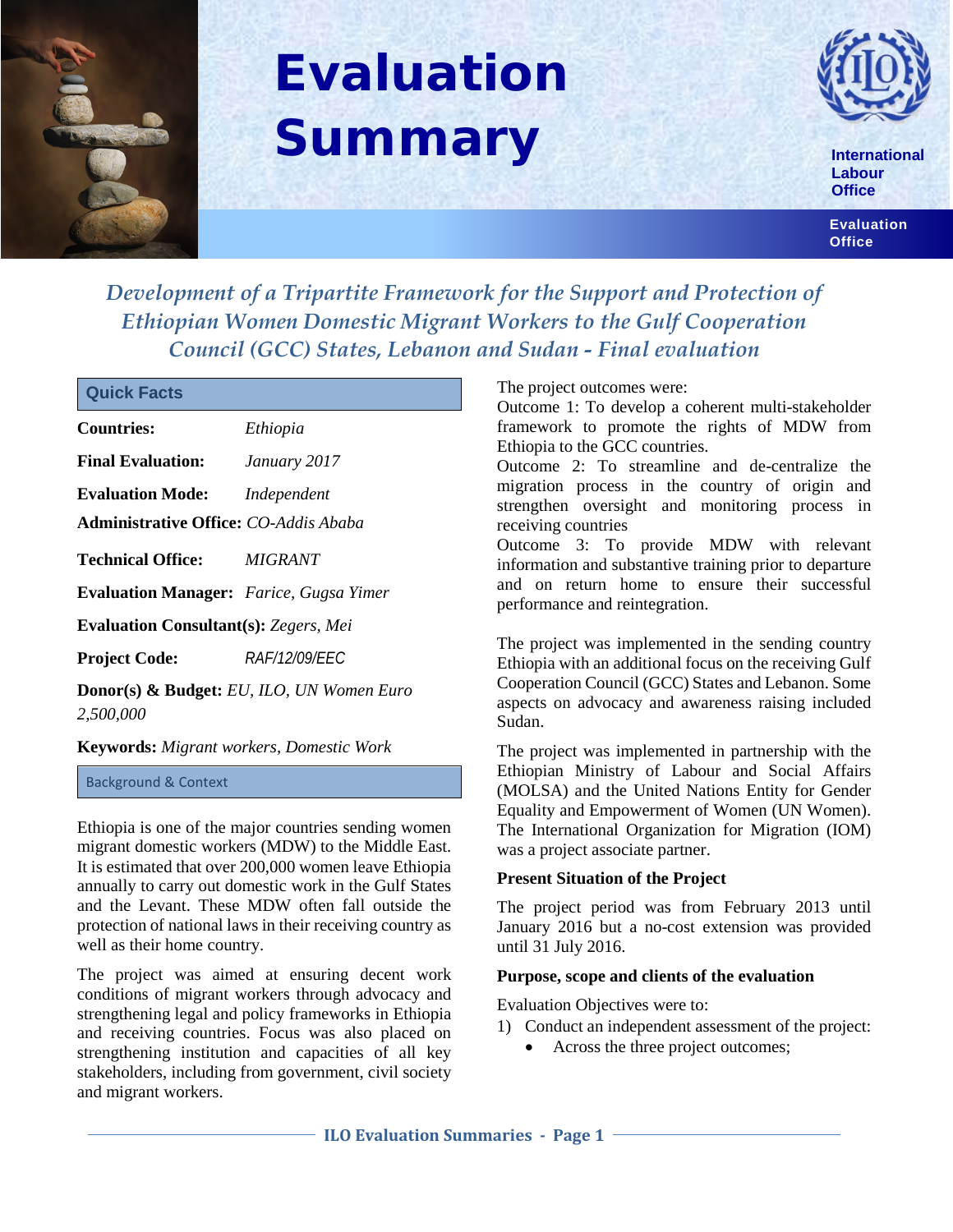- Assessing performance as per the foreseen targets and indicators of achievement at output level;
- Strategies and implementation modalities chosen;
- Partnership arrangements; and
- Constraints and opportunities.
- 2) Evaluate the impact and extent to which the project has achieved its expected outcomes.
- 3) Identify recommendations that will inform similar projects in the future based on the lessons drawn (what could have been done differently) and best practices from the current project.

The evaluation report addresses the evaluation questions from the Terms of Reference and is organized according to the areas of project relevance, effectiveness, efficiency, impact and sustainability. It assesses the positive and negative changes – intended and unintended, direct and indirect – produced by the project, as well as any changes in the social and economic environment in the country as reported by respondents. The evaluation adheres to the United Nations Evaluation Group's Ethical Guidelines and Norms for Evaluation in the UN System.<sup>[1](#page-1-0)</sup>

### **Methodology of evaluation**

l

The evaluator used a combination of methods to ensure triangulation of the analysis, including the following:

- Preparation of a detailed methodology;
- Review of key documents including project-related documents and those related to the current context in Ethiopia.
- Key informant interviews and focus group discussions (FGDs) with stakeholders including project staff, project partners, government officials, employers' and workers' representatives and other stakeholders from civil society, MDW;
- Observing the work and networking activities of key stakeholders

Field work Limitations: Fieldwork for the evaluation lasted two weeks. The evaluator did not have sufficient time to visit all project sites or countries, including

Lebanon, Sudan, and the GCC countries. Note that the GCC includes Bahrain, Kuwait, Oman, Qatar, Saudi Arabia, and the United Arab Emirates. Skype calls were held, however, with partners in Qatar, Jeddah and the Ethiopian Women Migrant Association in Dubai, UAE.

## **Main Findings & Conclusions**

The project was highly relevant and has achieved almost all its intended results despite the unexpected ban on migration and the expulsion of irregular migrants from Saudi Arabia.

The project was consistent with the priorities of Ethiopia and the Second Growth and Transformation Plan II since the Mid Term Evaluation.<sup>[2](#page-1-1)</sup> The project is also very much in line with EU migration policy, specifically the Global Agenda on Migration and Policy as well as the Common Agenda on Migration and Mobility (CAMM). The project also complemented other ongoing EU initiatives and other ILO programmes and projects, as well as other relevant migration initiatives in Ethiopia.

While the project's overall goals and objectives are clearly stated, the details are less straightforward. The evaluator agrees with the Mid Term Review (MTR) statements on the insufficient coherence, clarity and logic of the actual intervention logic framework structure and its indicators. The evaluator also noted that it would have been useful to include a separate expected result on research to strengthen the knowledge base.

Some aspects of the project design were overly ambitious and thus not realistic. The adoption of laws and regulations as well as the making of formal agreements between countries is not directly within the control of a development project. While projects should contribute to their development and advocate diligently for adoption, it is no longer advised for projects to include the adoption of such frameworks as

Commission. Arowolo, Oladele (2015), Mid Term Review of The Development of a Tripartite Framework for the Support and Protection of Ethiopian Women Domestic Migrant Workers to the GCC States, Lebanon and Sudan. Addis Ababa: ILO Country Office, Addis Ababa & ILO Office, Geneva

<span id="page-1-0"></span><sup>&</sup>lt;sup>1</sup> UNEG Ethical Guidelines. Available from [www.unevaluation.org/document/detail/102](http://www.unevaluation.org/document/detail/102) (Website accessed 12/12 /2016)

<span id="page-1-1"></span><sup>2</sup> The Federal Democratic Republic of Ethiopia (2015), The Second Growth and Transformation Plan (GTP II) (2015/16-2019/20). Addis Ababa, National Planning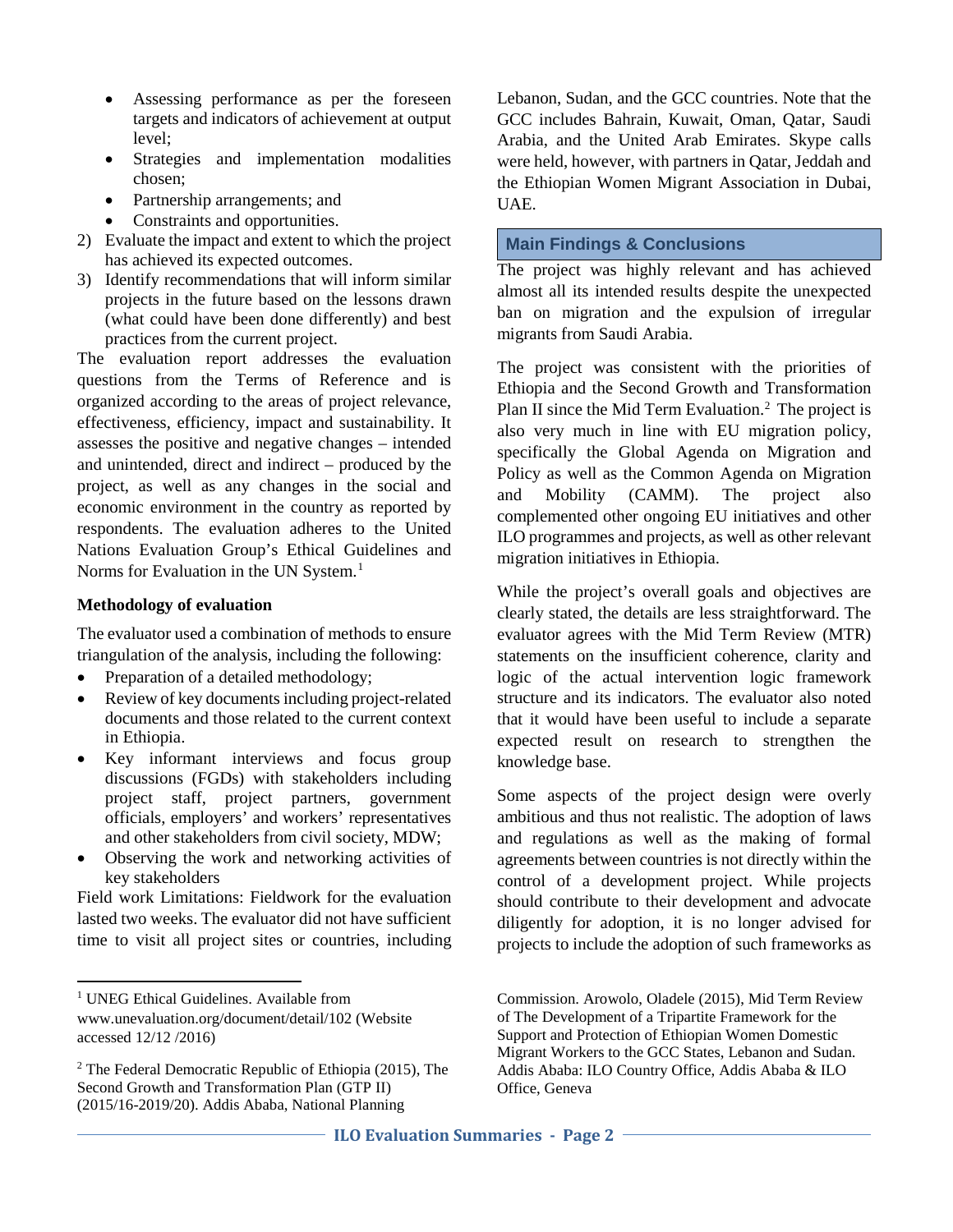an expected result. In addition, the project budget was comparatively small to achieve deep impact across the many lofty targets.

The project achieved almost all the expected outputs and outcomes in relation to its results framework and operational objectives. Intensive work was done on advocacy, awareness raising, coordinating efforts on migration, developing legal and policy frameworks and strengthening capacity. In the case of capacity strengthening, the project's focus on building the capacities of stakeholders at all levels was noteworthy, from government to civil society and MDW.

Advocacy was, in most cases, combined with awareness raising on the challenges that MDW face before departure, during travel to recipient countries, in recipient countries and on return home to Ethiopia. The evaluator concludes that the project's greatest achievements were related to changing the mind-set of all types of stakeholders, from government staff to MDW and their communities. Much does remain to be done. The evaluator noted that another successful project component was the strengthening of the MDWs' capacity to empower and protect themselves while overseas. The development of the MDW database methodology was another good achievement.

Advocacy was conducted through training, promoting the development of legal and policy frameworks, developing guides and other materials, participating in various committee discussions and meetings and awareness raising methods. The evaluator considers the support provided for a comprehensive analysis of Proclamation 923 and its implications to be an important initiative in this regard. $3$  Of further interest were the Community Conversations (CC), which were integrated in the government structures in Addis Ababa city as well as Oromia, Tigray and Amhara regional states. The community conversation topics included discussions on local job creation but interviewees noted that the key solution is still the provision of increased support from government and other entities for job creation, especially for young people.

The evaluator concluded that institution and capacity strengthening efforts for persons at the enabling environment level were successful although far from complete. Senior government officials pointed out the importance of the web-based Ethiopian Migrants Data Management System, to which the project contributed for its development. Participants in the capacity strengthening efforts were very pleased with the content and methods used in the various approaches. The project made maximum use of the knowledge and experience of other countries, which evaluation interviewees appreciated particularly. An important project action was the construction and launching of Migrant Resource Centres in six Woredas in four regions. The extent to which these centres will fully play their expected roles can only be evaluated after the ban is lifted.

Many of the project initiatives were linked to direct support provided to MDW. Although the pre-departure materials appeared to be quite good and have been tested with potential MDW, they still need to be reviewed after the ban is lifted. In fact, the evaluator found it difficult to comment on the trainings and materials without information assessing their impact on the MDW after their arrival in the recipient countries. Subsequently, it is almost certain that the materials will need to be adapted after (post-ban) review to ensure that they meet the needs of the MDW and their employers. ILO headquarters specialists also stressed the importance of including employers in receiving countries during all processes. The materials will also need to be reviewed again over time to ensure that they are still relevant regarding the changing realities, including simple aspects such as changes in household and caregiving technologies.

The project benefits did not accrue equitably to women and men because the project was primarily intended to support women migrant domestic workers. Nevertheless, both direct and indirect benefits accrued to men and to the wider Ethiopian public because of project actions.

l

<span id="page-2-0"></span><sup>3</sup> ILO (2016) Employment Proclamation No. 923/2016: A Comprehensive Analysis. Addis Ababa: ILO Country Office Ethiopia, Djibouti, Somalia, Sudan and South Sudan